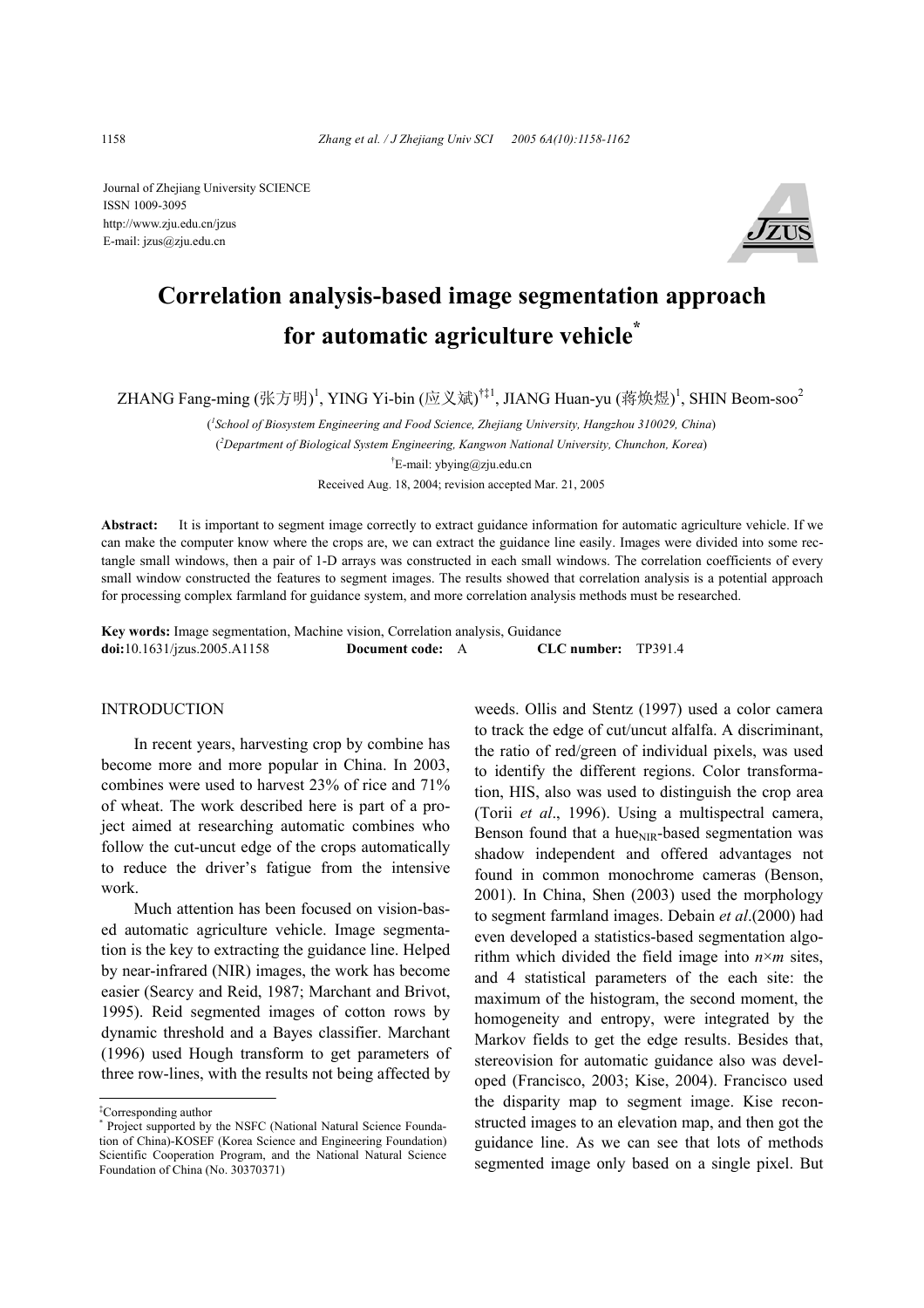the real field images are complex, for example, the crops are no longer green, and weeds cover the field in harvest season. Those cases will increase the difficulty of imaging segmentation. New features, such as relationship between neighbor pixels or the structural features of plant, must be researched.

Correlation analysis, which describes the correlation between two arrays, is an effective method used in pattern recognition, and successfully segmented SAR images (O'Sulliran and Montagnino, 2004). This paper is aimed at investigating correlation analysis-based approaches for segmenting farmland images.

# MATERIALS AND METHODS

A color camera (Kodak CX4200), was used to take images. We used a tripod in the early experiment, and a test platform was made and used in the later experiment. Fig.1 shows the platform. The camera was mounted above the cut-uncut edges. Its height and tilt angle were adjust to get a suitable image. Thus we could obtain the field images shown in Fig.2.



**Fig.1 The test platform** 



**Fig.2 The field image, the strip A is used for analysis as an example in the next figure** 

Here, we define two classes in a field: one is crop, and another is background (weeds and soil). This approach aimed to segment the two classes (regions) correctly. To decrease the image processing time, only the pixels in the center of the image, the region of interest (ROI), were analyzed.

We also defined ROC (region of crop) and ROB (region of background). The correlation analysis method is described in the next section, and the result of segmentation will also be shown.

#### **Correlation analysis**

Correlation analysis can be used to find the relationship between two variables. We can recognize the leaves depended on the similarity of leave intensities. It is also possible for the computer to distinguish plants from soil by correlation analysis as the neighbor pixels inside one leaf have higher correlation than those inside soil. And it is also possible for the computer to recognize crops from weeds by knowing their different size and shape. In this paper, we divided the image into small windows and rearranged them to a pair of 1-D arrays. The correlation coefficients of two arrays express the feature of crops, weeds and soil. The steps are as follows.

Step 1: Preprocess. The color image should be transformed to the intensity image at first. The transformed equation is:

$$
F=0.299R+0.587G+0.114B\tag{1}
$$

where  $F$  is the set of intensity, and  $R$ ,  $G$ ,  $B$  is the set of red, green, and blue.

Step 2: Divide the image into small windows and construct a pair of 1-D arrays. The size of the small windows depends on the morphological feature of the crop. For example, the shape of rice is narrow and long: their width ranged from 2 to 6 pixels, and their length ranged from 20 to 60 pixels in our images. So, the size of small windows was set to  $20\times3$  $(m \times n)$ . A pair of 1-D arrays  $X_d$ , and  $Y_d$  were constructed in every small window. The first array  $X_d$ started from the first pixel in the first column, and ended at the (*n*–*d*) pixel in the last column. And the array  $Y_d$  started from the  $(d+1)$  pixel in the first column, and ended at the last pixel in the last column. That is

*Xd*=[*f*(1,1),*f*(2,1),…,*f*(*m*,1),*f*(1,2),*f*(2,2),…,*f* (*m*−*d*,*n*)]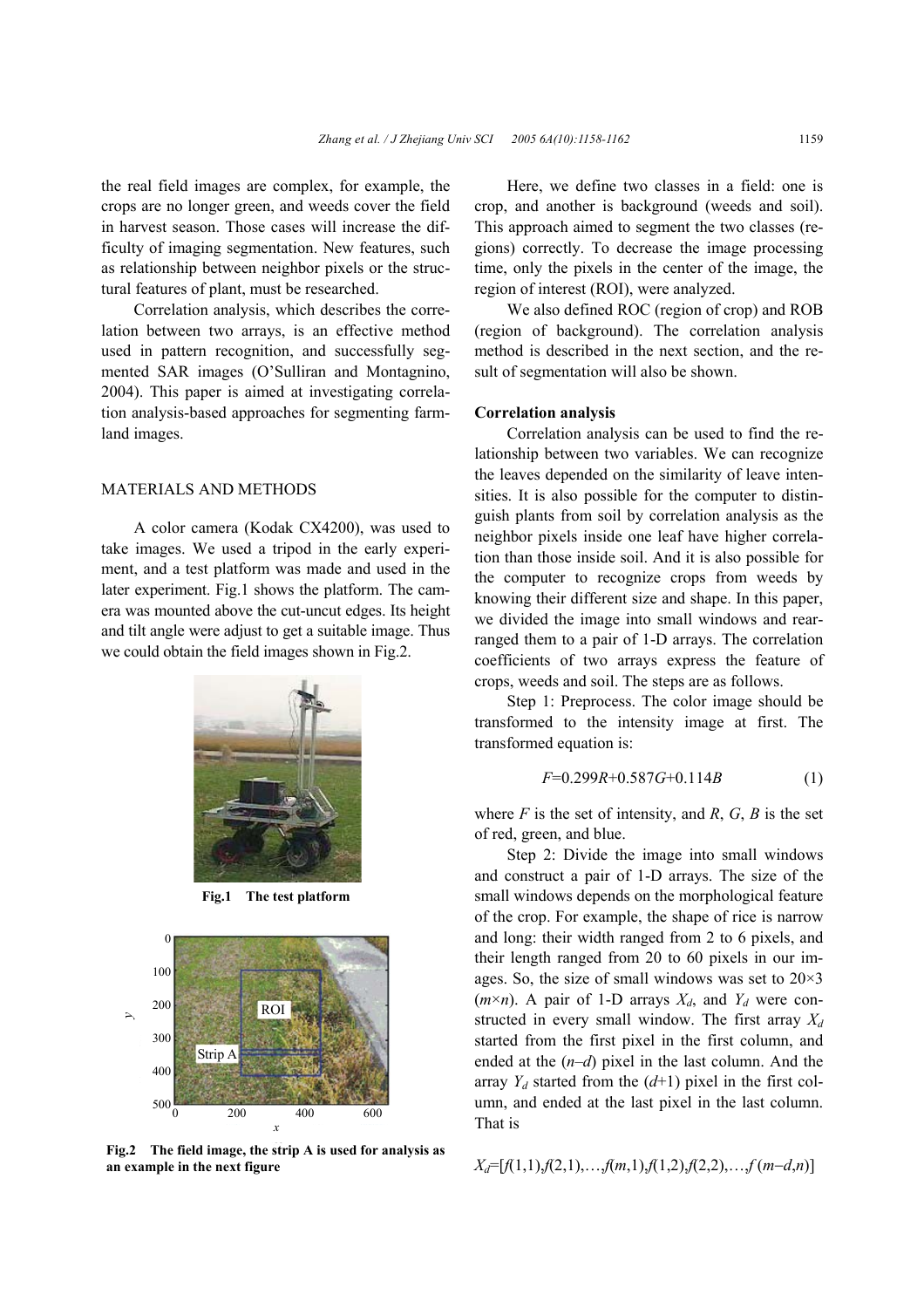$$
Y_d = [f(d+1,1), f(d+2,1), \ldots, f(m,1), f(1,2), f(2,2), \ldots, f(m,n)]
$$

Where  $d$  is the distance of two arrays,  $X_d$  and  $Y_d$ .

Step 3: Calculate the correlation coefficients. If we analyzed the coefficients of the small window in the same level, we found that most of the coefficients in ROC were larger than those in ROB. So it is easy to segment the image by a threshold. Fig.3 shows the coefficients of small windows in the strip A in Fig.2.



**Fig.3 The correlation coefficients of small windows inside the strip A in Fig.2** 

#### **Edge detection**

The edge detection process can be implemented after the correlation analysis. Since the difference between two regions was clear, thresholds were selected based on the mean of correlation coefficients in the ROI. The steps are as follows.

Step 1: Label by the threshold. If the correlation coefficient of the small window was bigger than the threshold, all pixels in it were set to 255 and shown as white blobs. The others were set to zero. Fig.4 shows the labeled image.

Step 2: Remove the small black area blobs by morphological closing operation and small white blobs by morphological opening operation.

Step 3: Detect edge, and use linear regression to extract the edge-lines.

## RESULTS AND DISCUSSION

The methods described in this paper were tested using 170 images. Images of rice and corn were acquired in different seasons from 2003 to 2004 at the test field of Zhejiang University, China. The images were taken under different light condition, including sunny and cloudy days.

#### **Ability to distinguish crop, weed, and soil**

Autumn rice is always harvested from October to November. It is possible that weeds grow up with high density, and the color of weeds is greener than that of crops, which makes the intensities of crops and weeds change in the same range. Fig.4 shows the method's ability to identify crops and green weeds.



**Fig.4 Crop image taken at November 2004. The size of small windows is 20×3, and the white blobs represent the detected leaves. Some white blobs in the ROB can be removed by morphologic operations**

It is also possible that crop colors become yellow while dry soil in cut regions are yellow too. In this case, the intensities of crops and soil are very close to each other. Fig.5a is a typical rice field image in harvest season, Fig.5b shows the correlation coefficients in strip A, and Fig.5c shows the labeled and morphologic processed result.

This method can also be advantageously used for segmenting other types of crops whose leaves are narrow and long, such as the corn crop, shown in Fig.6a. Fig.6b shows the correlation coefficients inside a strip with the distance of arrays for correlation analysis is 1. Fig.6d shows the labeled result that regions of corn and background were clearly segmented.

## **Threshold of segmentation**

The threshold is decided on the type of crops, the parameters of camera, and the distance of arrays for correlation analysis. The threshold of rice is smaller than that of corn, as the size of rice leaves is smaller than that of corn leaves. The camera also must be mounted correctly that most leaves are clearly seen, which improves the correlation features. The distance of arrays for correlation analysis should be as small as possible. Fig.6c shows that when the distance increases to 2, the correlation coefficients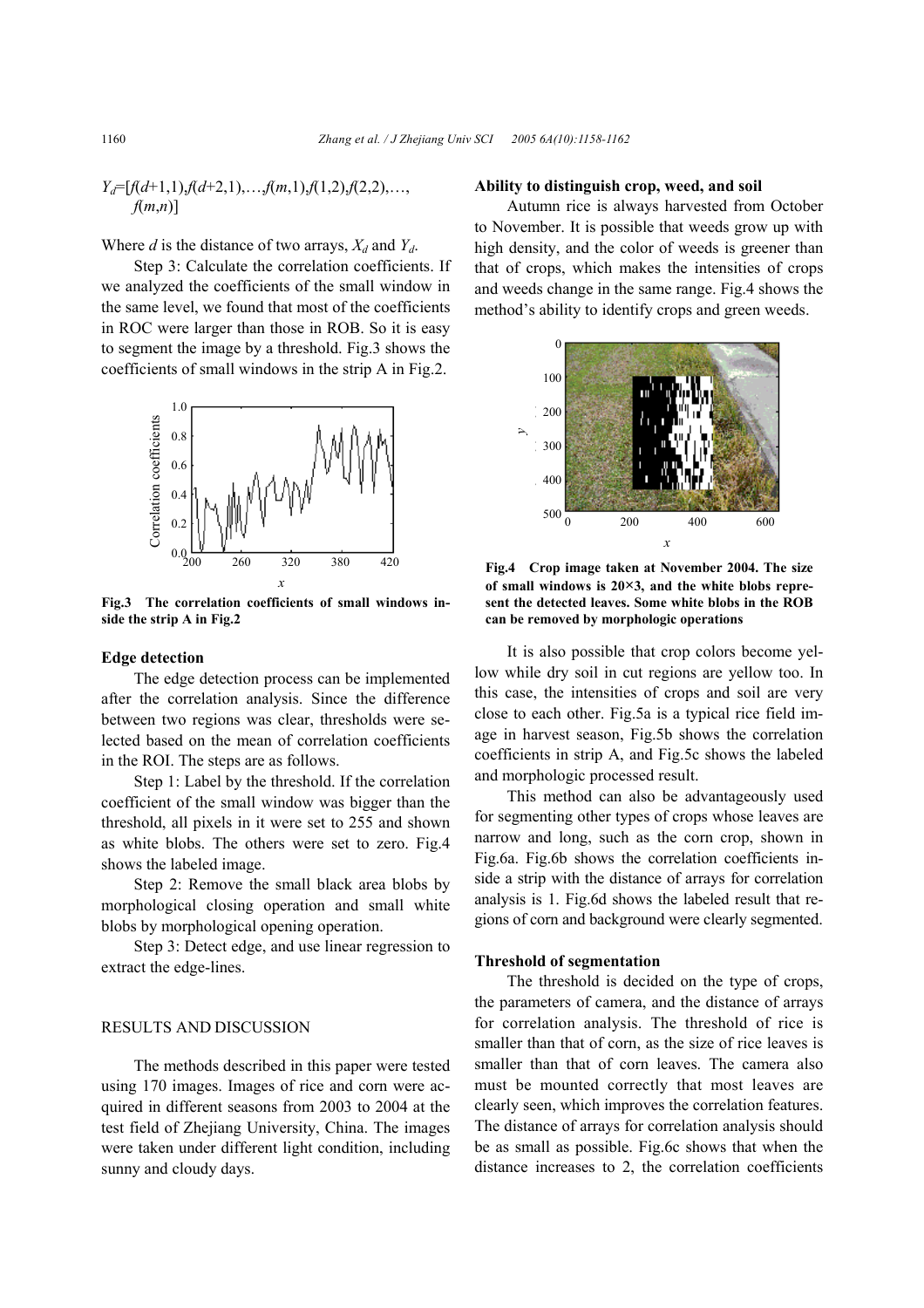decreased. Fig.6e shows the segmented result. We found that it does not work correctly any more when the distance is larger than 3 pixels. So the segmenta-



**Fig.5 Crop image with yellow crops and dried-soil background** 

(a) The original image; (b) The correlation coefficients inside the strip A with the distance of arrays for correlation analysis is 1; (c) The labeled result

tion threshold can be reliably obtained only when the distance is less than 3 pixels.

## **Size of the small windows**

The size of small windows also is decided on the type of crops and their growing stage, i.e. the



**Fig.6 Segment cornfield image by the correlation coefficients-based method** 

(a) The original image; (b) The correlation coefficients inside the strip A with the distance of two 1-D arrays is 1; (c) The correlation coefficients inside the strip A with the distance of arrays for correlation analysis is 2; (d) The labeled result in case; (e) The labeled result in case (c)